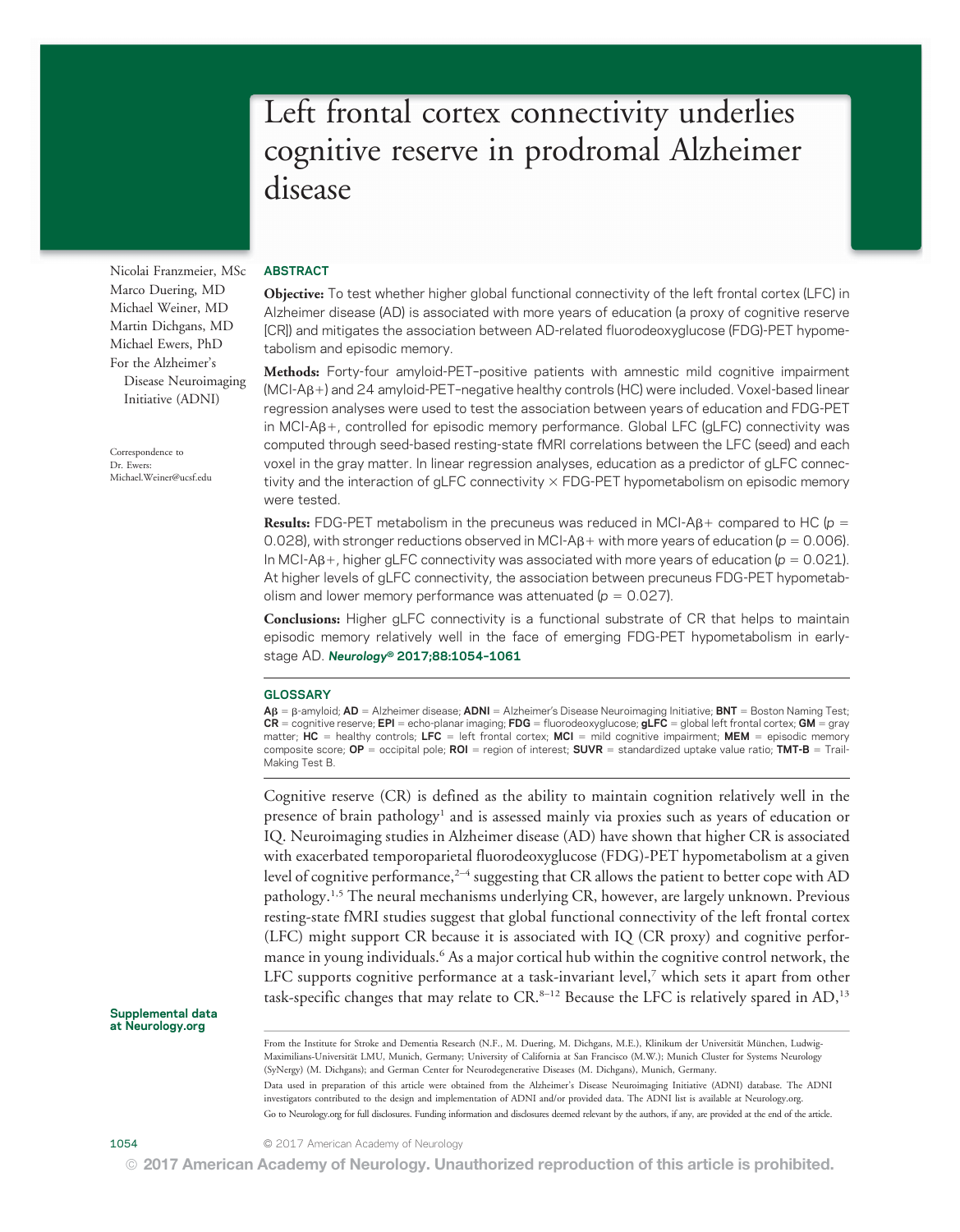we hypothesized that higher LFC functional integrity as measured by global LFC (gLFC) connectivity underlies CR in prodromal AD. In a first step, we aimed to confirm previous findings of the ability of patients with AD with higher CR (education) to maintain cognitive performance relatively well despite parietal FDG-PET hypometabolism.<sup>2,14</sup> Second, we examined whether gLFC connectivity underlies CR, i.e., the increased ability to tolerate FDG-PET hypometabolism. Therefore, we tested whether in patients with prodromal AD higher gLFC connectivity is associated with more years of education (criterion of face validity) and attenuates the association between FDG-PET hypometabolism and memory impairment (criterion of cognitive benefit).

METHODS Participants. All participants were recruited within the Alzheimer's Disease Neuroimaging Initiative (ADNI; recruitment phases GO and II) and were selected on the basis of the availability of AV45-PET scans to assess  $\beta$ -amyloid (A $\beta$ ) levels, T1-weighted MRI, resting-state fMRI, FDG-PET, and cognitive testing. The final sample (see figure 1 for a flowchart) included 24 healthy controls (HC) and 44 patients with amnestic mild cognitive impairment (MCI) with elevated  $\text{A}\beta$  levels meeting research criteria for prodromal AD. MCI was diagnosed according to the Petersen<sup>15</sup> criteria. With the use of pre-established cutoff values<sup>16</sup> applied to the global AV45-PET standardized uptake value ratio (SUVR), participants were characterized as having abnormally high amyloid deposition (SUVR  $\geq$  1.11, MCI- $A\beta +$ , n = 44). HC showed normal cognitive performance and normal AV45-PET SUVR values (SUVR  $<$  1.11, n = 24). For details on PET acquisition, see appendix e-1 at [Neurology.org](http://neurology.org/lookup/doi/10.1212/WNL.0000000000003711).



\*Excluded because of excessive motion or failed segmentation, coregistration, or normalization.  $A\beta = \beta$ -amyloid; ADNI = Alzheimer's Disease Neuroimaging Initiative; FDG = fluorodeoxyglucose;  $HC =$  healthy controls;  $MCI =$  mild cognitive impairment.

Standard protocol approvals, registrations, and patient consents. Ethics approval was obtained by the ADNI investigators. All study participants provided written informed consent.

Neuropsychological assessment and CR. Episodic memory was measured through a previously described episodic memory composite score (ADNI-MEM) composite score.17 The ADNI-MEM score is a weighted factor score based on neuropsychological memory tests, including the Rey Auditory Verbal Learning Test, the Alzheimer's Disease Assessment Scale, the Wechsler Logical Memory I and II, and the word recall of the Mini-Mental State Examination. We expanded our analysis of gLFC connectivity on secondary nonmemory domains, including language function (Boston Naming Test [BNT]) and executive functions (Trail-Making Test B [TMT-B]). The TMT-B was chosen because we previously found this test to be affected early in AD.18 Consistent with our previous study<sup>2</sup> and others (for a review, see reference 19), we used years of education as a CR proxy. Education is highly correlated with other CR proxies, including  $IQ^{20}$  or occupational attainment, $^{21}$  and is to date the best established CR proxy.<sup>19</sup>

MRI acquisition. MRI scans were performed on Philips 3T MRI scanners using an 8-channel coil. T1-weighted images were acquired with a 3-dimensional magnetization-prepared rapid gradient-echo sequence, with whole-brain coverage at a voxel resolution of  $1 \times 1 \times 1.2$  mm. Resting-state fMRI images were acquired with a single-shot T2\*-weighted echo-planar imaging  $(EPI)$  sequence in transverse slice orientation (repetition time  $=$  $3,000$  milliseconds, flip angle of  $80^\circ$ ,  $3.3$ -mm isotropic voxel resolution). Overall, 140 EPI volumes were acquired during which participants were instructed to keep their eyes open.

Preprocessing of FDG-PET data. Preprocessing was conducted with SPM8 (Wellcome Trust Centre for Neuroimaging, University College London). Spatial normalization of FDG-PET images was performed with DARTEL,<sup>22</sup> a nonlinear registration algorithm implemented in SPM8 (for details, see appendix e-2). All FDG-PET images were subsequently smoothed (8-mm full-width half-maximum gaussian kernel) and adjusted to the individual mean signal of the pons and cerebellar vermis to address interindividual differences.

Preprocessing of resting-state fMRI data. The first 10 EPI volumes were discarded because of equilibration effects of the magnetic field. The remaining 130 volumes were realigned to the first volume, motion-corrected, registered to T1-weighted images, and smoothed (6-mm full-width half-maximum gaussian kernel). The DARTEL flow fields and affine transformation matrix were combined and applied to the registered EPI volumes for normalization to Montreal Neurological Institute space. To remove noise, all spatially normalized EPI images were detrended and band-pass filtered (0.01–0.08 Hz). Additionally, we regressed out the 6 motion parameters and the blood oxygen level– dependent signal averaged across the white matter and CSF.

Assessment of gLFC connectivity. gLFC connectivity was determined through seed-based functional connectivity following a previously described protocol.6 The LFC seed (BA 6/44; Montreal Neurological Institute:  $x = -42$ ,  $y = 6$ ,  $z = 28$ ) was determined as the peak coordinate of meta-analytically detected brain activation associated with cognitive control (for further details, see appendix e-3).<sup>23</sup> We created an 8-mm sphere centered around the LFC coordinate (figure 2A), which was used as a seed for subsequent connectivity analyses. Using voxel-wise one-sample  $t$ tests, we explored the pattern of significant ( $p < 0.001$ ) positive LFC functional connectivity in MCI-A $\beta$ +, which was found preferentially, although not exclusively, to frontoparietal brain

Neurology 88 March 14, 2017 1055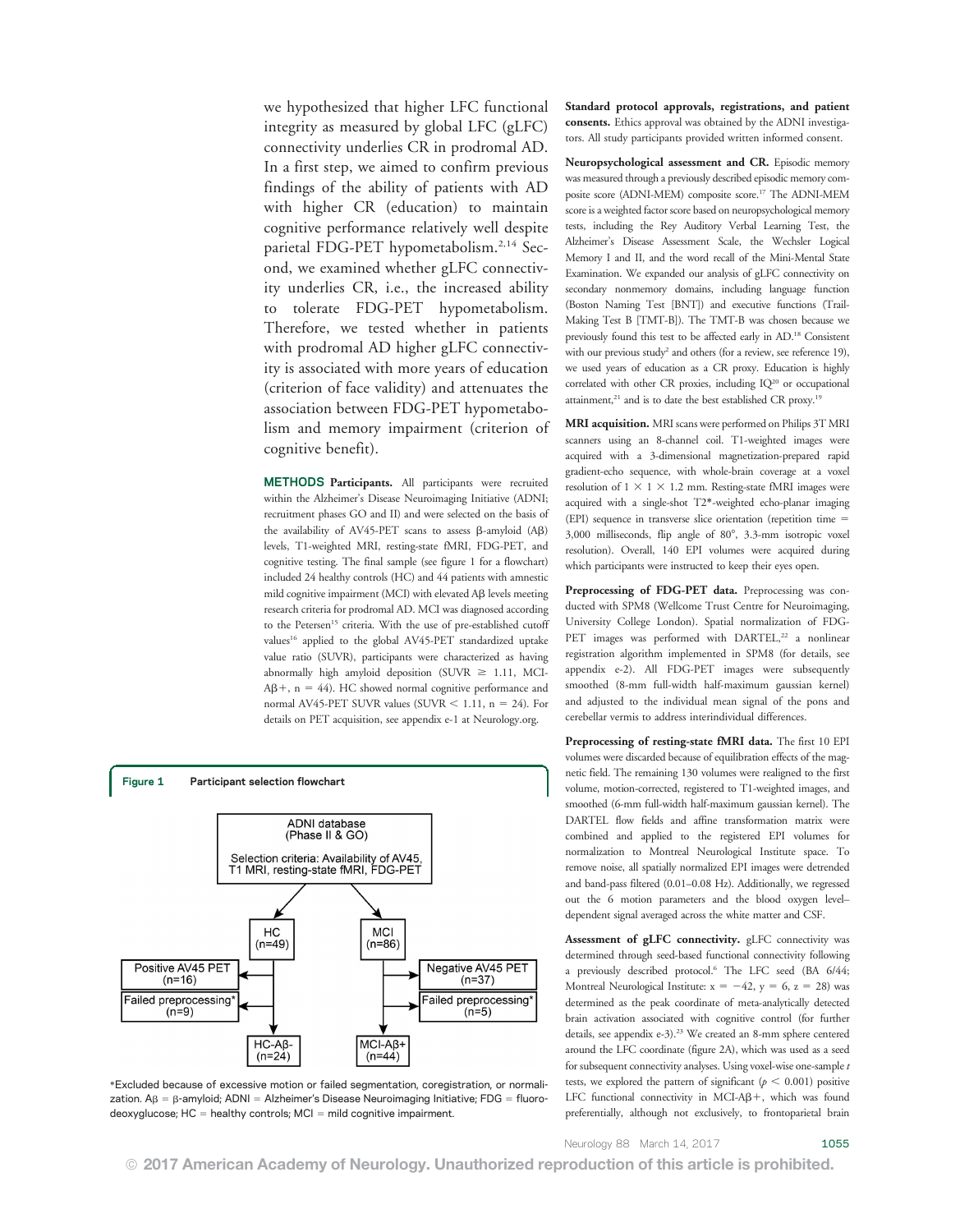

Meta-analysis: fMRI activation - cognitive control



LFC seed-based connectivity in MCI (ADNI)

(A) Meta-analytical map of activation peaks across task fMRI studies that were associated with cognitive control (false discovery rate corrected at  $p < 0.01$ ). Colors indicate z scores. Superimposed in blue is an 8-mm spherical region of interest (ROI) centered around the peak voxel of the left frontal cortex (LFC) cluster of the z map. The ROI was used as the seed region in the seed-based functional connectivity analysis to obtain global LFC connectivity in the resting-state fMRI scans. (B) Spatial pattern of positive LFC seed-based connectivity (t test against zero  $p < 0.001$ , family-wise error corrected at the cluster threshold  $p < 0.05$ ). The analysis was restricted to voxels falling within the gray matter mask. ADNI = Alzheimer's Disease Neuroimaging Initiative; MCI = mild cognitive impairment.

areas belonging to the cognitive control network (figure 2B). For the assessment of gLFC connectivity, the LFC region of interest (ROI) was superimposed onto the preprocessed and gray matter (GM)–masked resting-state scans to extract the mean LFC time series. Next, we calculated the Pearson-moment correlations between the LFC time series and each GM voxel. The resulting voxel-based correlations were Fisher z-transformed, and all positive voxel values were averaged to yield gLFC connectivity for each participant.<sup>6,24</sup> The gLFC connectivity values were logtransformed and centered to achieve a gaussian distribution. Global connectivity was further assessed for 2 control ROIs (occipital pole [OP] and precuneus) to test the specificity of the LFC as a substrate of CR (for details, see appendix e-4).

Statistical analysis. Continuous measures of demographics were compared between groups with 2-sample  $t$  tests; sex was compared with a  $\chi^2$  test. To test whether more years of education allow the

patient to cope better with FDG-PET hypometabolism in MCI- $\text{A}\beta +$ ,<sup>2</sup> we applied voxel-wise regression including FDG-PET as the dependent variable and years of education (CR proxy) as the independent variable, controlling for age, sex, and ADNI-MEM. The voxel-wise analysis was restricted to the group-specific GM mask, and the resulting  $t$  statistics map was thresholded at the voxel level at  $\alpha = 0.01$  and corrected at the cluster level at  $\alpha =$ 0.01. The FDG-PET value averaged across voxels within clusters of significant effects of education (a single cluster within the left precuneus; see Results) was computed for each participant and used as a marker of FDG-PET hypometabolism in MCI-A $\beta$ + in the subsequent analyses. In addition, the mean FDG-PET metabolism in the precuneus was extracted in HC. To test whether precuneus FDG-PET was decreased in MCI-A $\beta$ +, we conducted an analysis of covariance, with group (HC vs MCI- $A\beta$ +) as the predictor, controlling for age and sex. For testing our first hypothesis, i.e., that higher gLFC connectivity is associated with more years of education in MCI-A $\beta$ +, we used linear regression analysis including gLFC connectivity as the dependent variable and education, age, and sex as independent variables. For testing our second hypothesis, i.e., that higher gLFC connectivity attenuates the association between FDG-PET hypometabolism and episodic memory impairment, we tested in a linear regression analysis the interaction of gLFC connectivity  $\times$  FDG-PET (precuneus cluster) on ADNI-MEM, controlled for age and sex in MCI-A $\beta$ +. Because our second hypothesis clearly specifies a directionality of the effects, i.e., detriments in memory performance associated with FDG-PET hypometabolism are worse at lower compared to higher levels of gLFC connectivity, we applied a one-tailed significance threshold to test this hypotheses ( $p < 0.05$ ). Hypothesis 2 was also tested for secondary cognitive outcome measures, including BNT and TMT-B. To test the specificity of the gLFC connectivity as a substrate of CR, we conducted control analyses testing global connectivity of the OP and precuneus instead of the LFC. To this end, all regression analyses were repeated in an analogous way, this time replacing gLFC connectivity by global connectivity of the OP or precuneus. For each regression model, gaussianity of the distribution of the residuals was tested with the Shapiro-Wilk test, where none of the models showed significant deviation ( $\alpha = 0.05$ ). The variance inflation factor was  $\leq 10$  for all models tested, indicating that there was no multicollinearity among predictors.

Voxel-wise regression analyses were computed with SPM8. Further analyses were computed with the R statistical software package ([r-project.org\)](http://www.r-project.org/).<sup>25</sup> Regression parameters of log-transformed regressors were back-transformed to ensure interpretability.

RESULTS Descriptive statistics for each group are displayed in the table. Two-sample  $t$  tests showed that HC performed significantly better than MCI- $A\beta$  + on all cognitive measures.

Association between years of education and FDG-PET in  $MCI-A\beta+$ . Voxel-wise multiple regression analysis of FDG-PET data showed that more years of education were associated with lower FDG-PET metabolism within a single cluster within the left precuneus  $(B = -0.025, SE = 0.006, t [39] = 2.43, p = 1$ 0.006), controlled for ADNI-MEM, age, and sex (figure 3A). The association between education and the average FDG-PET within the precuneus cluster is plotted in figure 3B.

Results of the analysis of covariance showed that FDG-PET within the precuneus cluster was significantly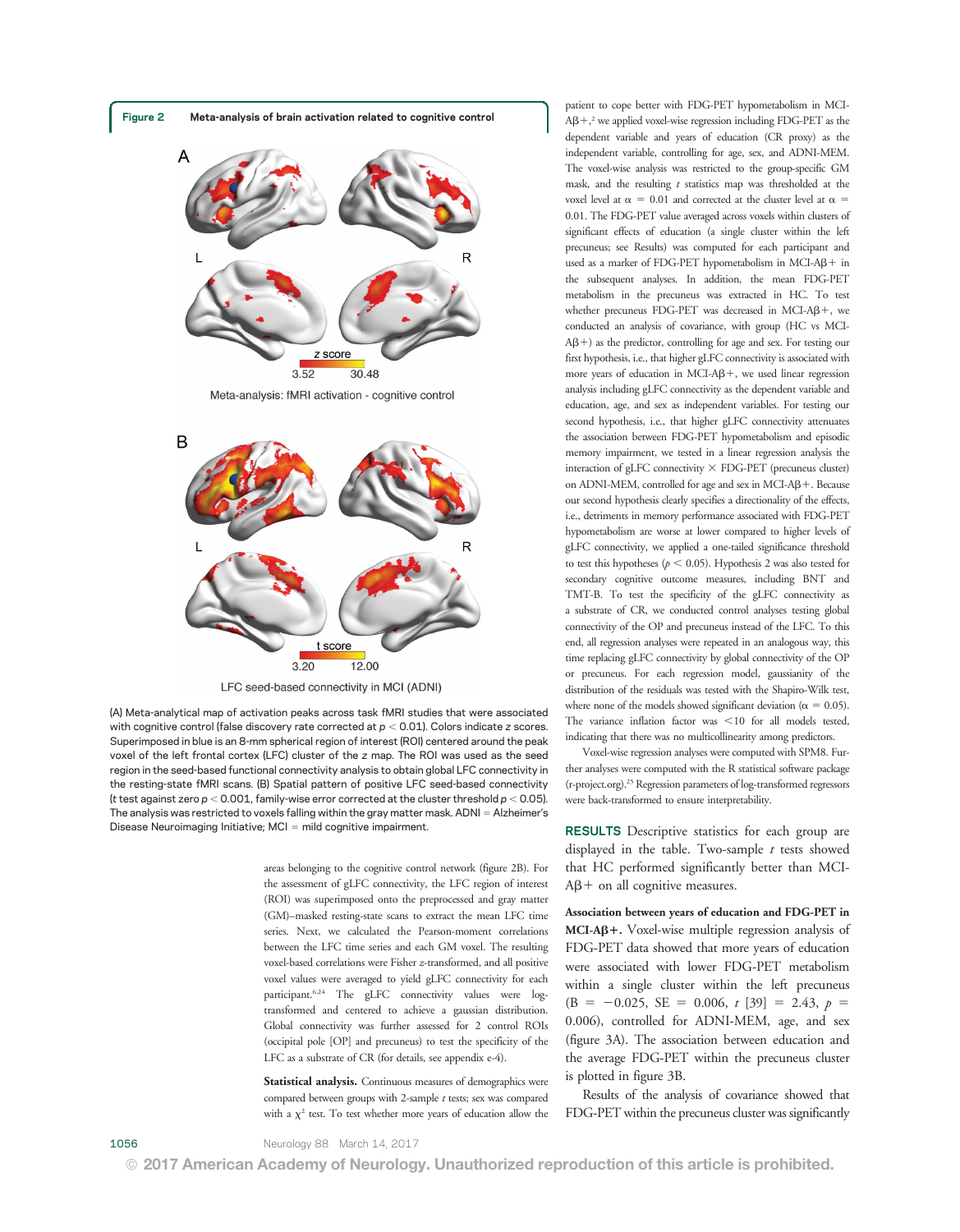| Table                   | Demographics and neuropsychological<br>characteristics of HC and MCI-A $\beta$ +<br>participants |             |               |
|-------------------------|--------------------------------------------------------------------------------------------------|-------------|---------------|
|                         |                                                                                                  | нc          | $MCI-A\beta+$ |
| Sample size, n          |                                                                                                  | 24          | 44            |
| Age, y                  |                                                                                                  | 74.6 (6.4)  | 72.4 (6.5)    |
| Sex. F/M                |                                                                                                  | 18/6        | 26/18         |
| Education, y            |                                                                                                  | 15.8 (2.1)  | 16.1 (2.6)    |
| ADNI-MEM <sup>a</sup>   |                                                                                                  | 0.82(0.5)   | 0.2(0.5)      |
| <b>MMSE<sup>a</sup></b> |                                                                                                  | 28.9(1.3)   | 27.4(1.7)     |
| BNT <sup>a</sup>        |                                                                                                  | 28.8 (1.3)  | 26.7(3.8)     |
| TMT-B <sup>b</sup>      |                                                                                                  | 78.5 (43.1) | 107.5 (59.0)  |

Abbreviations:  $ADNI-MEM = Alzheimer's Disease Neuroi$ maging Initiative episodic memory composite score;  $BNT = Boston$  Naming Test; MCI-A $\beta$ + = amyloid-PETpositive with amnestic mild cognitive impairment;  $MMSE = Mini-Mental State Examination; TMT-B = Train$ Making Test B.

 $a$  HC  $>$  MCI (p  $<$  0.05).

 $^{\rm b}$  HC  $<$  MCI (p  $<$  0.05).

reduced in the MCI-A $\beta$ + compared to HC (F<sub>62</sub> = 5.056,  $p = 0.028$ ), controlled for age and sex (figure 3C), suggesting that precuneus FDG-PET was pathologically reduced in MCI- $A\beta$ +.

Association among gLFC connectivity, education, and precuneus FDG-PET in MCI-A $\beta$ +. Next, we tested our hypothesis that gLFC connectivity is associated with more years of education (CR proxy) in MCI-A $\beta$ + (criterion of face validity). More years of education predicted higher gLFC connectivity, controlled for age and sex in the MCI-A $\beta$ + (B = 0.07, SE = 0.03,  $t$  [40] = 2.401,  $p = 0.021$ ; figure 4A) but not in HC ( $p = 0.49$ ). gLFC connectivity was not associated with precuneus FDG-PET metabolism in HC  $(p = 0.25)$  or MCI-A $\beta$ + participants  $(p = 0.12)$ .

Addressing our main hypothesis, we assessed whether higher gLFC connectivity is associated with an attenuated effect of precuneus FDG-PET hypometabolism on memory in MCI- $A\beta$ <sup>+</sup> (criterion of cognitive benefit). The interaction effect gLFC connectivity  $\times$ precuneus FDG-PET on ADNI-MEM was significant  $(B = -10.43, SE = 2.62, t [38] = -1.988, p =$ 0.027, hypothesis-free 2-tailed  $p = 0.054$ ). Figure 4B shows that at low levels of gLFC connectivity, lower precuneus FDG-PET metabolism was associated with worse memory performance, whereas at higher levels of gLFC connectivity, the association between precuneus FDG-PET metabolism and ADNI-MEM was not observed. These results suggest that in the presence of higher gLFC connectivity, the detrimental effect of ADrelated precuneus FDG-PET hypometabolism on memory is reduced. We detected no significant interaction effects on secondary cognitive measures, including BNT ( $p = 0.78$ ) and TMT-B ( $p = 0.12$ ). Control



(A) Location of the precuneus cluster in the left hemisphere, where amyloid-PET–positive patients with amnestic mild cognitive impairment ( $MCI-A\beta+$ ) with more years of education showed lower fluorodeoxyglucose (FDG)-PET metabolism when controlling for memory performance, age, and sex ( $p < 0.01$  corrected at the cluster threshold at  $p < 0.01$ ). (B) Scatterplot for the regression model of education on the average precuneus FDG-PET metabolism in MCI-A $\beta$ +. (C) Box plot for the group comparison (MCI-A $\beta$ + vs healthy controls [HC]) in precuneus FDG-PET metabolism. Precuneus FDG-PET metabolism was significantly reduced in MCI-A $\beta$ +, controlled for age and sex ( $p = 0.028$ ).

© 2017 American Academy of Neurology. Unauthorized reproduction of this article is prohibited.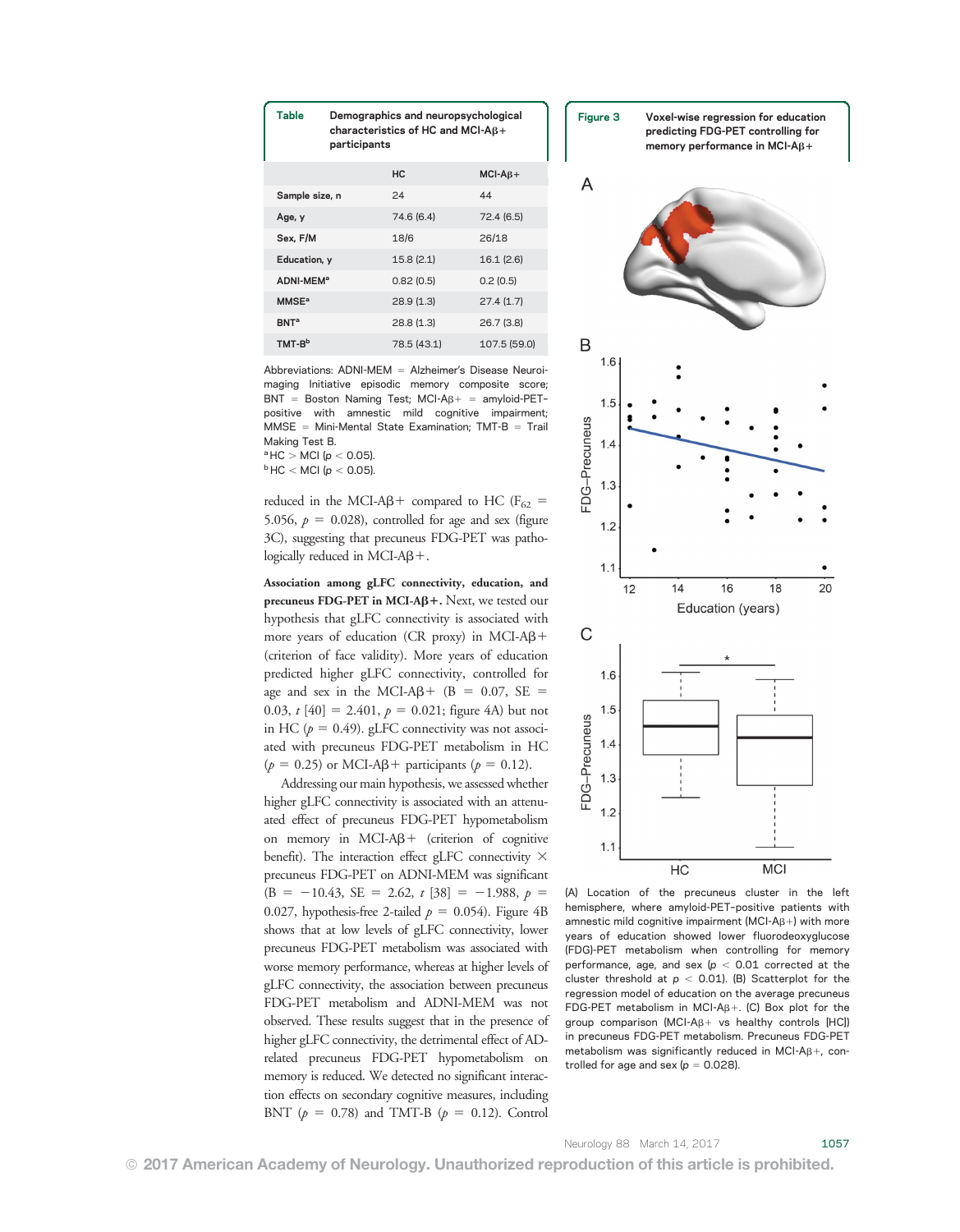

Association among education, global left frontal cortex (gLFC) connectivity, and precuneus fluorodeoxyglucose (FDG)-PET metabolism in amyloid-PET–positive patients with amnestic mild cognitive impairment (MCI-A $\beta$ +). (A) Scatterplot of the association between years of education and gLFC connectivity. (B) Scatterplot for the interaction gLFC connectivity  $\times$  precuneus FDG-PET metabolism on memory performance in MCI- $A\beta+$ . Precuneus FDG-PET metabolism is plotted against the Alzheimer's Disease Neuroimaging Initiative memory score for participants with high and low gLFC connectivity. For illustrational purposes, groups of high and low gLFC connectivity (defined via median split) are plotted separately.

analyses including global connectivity of the OP or precuneus showed no significant associations with education (OP  $p = 0.34$ ; precuneus  $p = 0.51$ ) or precuneus FDG-PET metabolism (OP  $p = 0.33$ ; precuneus  $p =$ 0.23). The interaction effect including ROI global connectivity  $\times$  precuneus FDG-PET metabolism on ADNI-MEM was significant for none of the control ROIs (OP  $p = 0.58$ ; precuneus  $p = 0.67$ ).

DISCUSSION Our major findings were that in prodromal AD, more years of education (CR proxy) allowed the patient to better cope with precuneus FDG-PET hypometabolism, higher gLFC connectivity was associated with more years of education (CR proxy; criterion of face validity), and higher gLFC connectivity was associated with milder effects of precuneus FDG-PET hypometabolism on memory performance (criterion of cognitive benefit). Together, these findings suggest that higher gLFC connectivity met major a priori defined criteria as a substrate of CR, including the association with a common CR proxy (education) and a beneficial effect that moderated the association between AD core pathology (precuneus FDG-PET hypometabolism) and the level of memory impairment. No association with education was found for global functional connectivity of 2 control ROIs (OP and precuneus), suggesting that our findings are specific to gLFC connectivity.

First, we showed that in MCI-A $\beta$ + more years of education were associated with stronger precuneus FDG-PET hypometabolism when controlling for memory performance. These findings are consistent with results of previous studies showing an association between higher CR proxies and lower parietal FDG-PET or perfusion in AD,<sup>2,5,26,27</sup> providing indirect evidence for an enhanced ability in patients with AD with greater education to cope better with brain pathology than those patients with lower education.

Next, we tested in a series of analyses whether gLFC connectivity may subserve protective effects in MCI-A $\beta$ +. First, we showed an association between years of education and gLFC connectivity (criterion of face validity). This is in agreement with previous studies in healthy individuals in which more years of education were associated with increased frontal lobe function, i.e., higher anterior cingulate FDG-PET metabolism and fMRI functional connectivity.28 Similarly, more years of education are associated with higher frontal FDG-PET metabolism in prodromal AD.3 We found that higher gLFC connectivity was associated with more years of education in  $MCI-A\beta+$  but not in HC. Higher LFC connectivity is most likely a functional difference associated with higher education that existed before the onset of MCI, in line with the idea of neural reserve.<sup>29</sup> Ceiling effects, reduced interindividual variability of gLFC connectivity in HC, and a small sample size of 24 may have reduced the power to detect an association between education and gLFC connectivity. We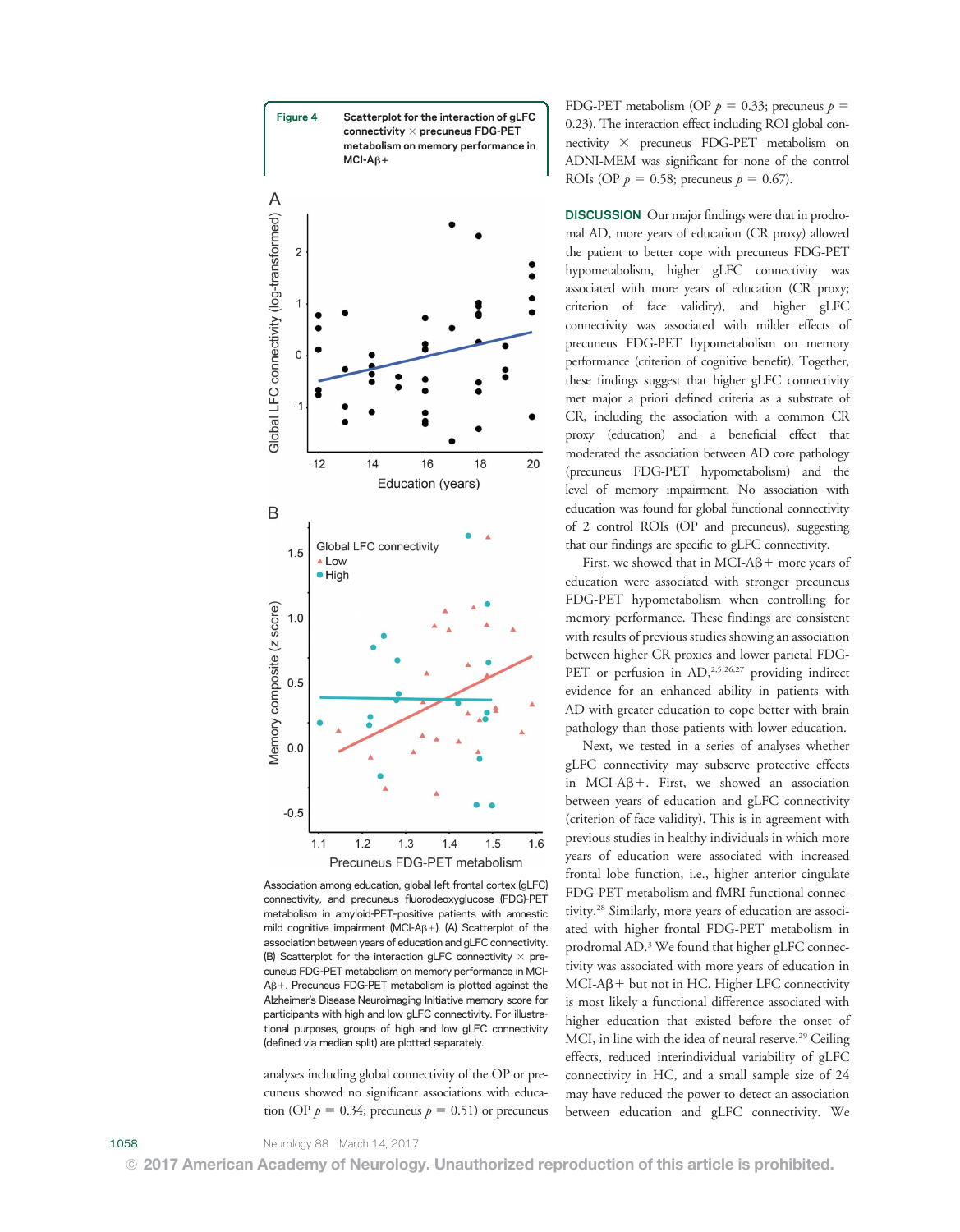caution that the primary focus of the current study was on CR in MCI. gLFC connectivity as a putative substrate of CR in elderly HC participants should be assessed in larger future studies.

For our second a priori defined criterion of CRrelated brain differences, we postulated that any putative brain substrate of CR should be associated with higher levels of cognitive performance in the face of brain pathology (criterion of cognitive benefit).<sup>30,31</sup> Consistent with this hypothesis, we showed that gLFC connectivity not only was associated with a CR proxy (education) but also was beneficial with regard to memory performance in the presence of brain pathology (precuneus FDG-PET hypometabolism). Our finding is reminiscent of a previous study in AD showing that at higher levels of CR (as measured by IQ), the association between precuneus  $A\beta$ deposition and memory impairment was attenuated.32 Our results suggest that gLFC connectivity may underlie such compensatory effects. Here, we found an interaction between gLFC connectivity and precuneus FDG-PET only on memory but not on secondary cognitive measures, including BNT and TMT-B. A possible explanation is that deficits in BNT or TMT-B are related to frontal and temporal FDG-PET hypometabolism rather than precuneus FDG-PET hypometabolism, as shown previously.33,34 Thus, it is possible that FDG-PET hypometabolism in areas other than the precuneus may have shown an interaction with gLFC connectivity on these nonmemory domains.

It is unclear how gLFC connectivity may support cognition in prodromal AD. One possibility is that because of its widespread connectedness, the LFC interacts with and regulates the activity of functional networks. According to the flexible-hub theory, the LFC shows adaptive functional connectivity to other brain regions during cognitive processes.<sup>35</sup> A recent fMRI study testing different cognitive tasks showed that the LFC dynamically shifts connectivity to different networks across cognitive tasks.<sup>36</sup> Previous resting-state fMRI studies reported that the LFC is characterized by a high participation coefficient with regard to its connectivity to major networks in the brain.<sup>37</sup> At the cognitive level, increased gLFC connectivity was shown to be associated with increased cognitive control, higher IQ, and higher cognitive performance in young individuals.6 Together, these studies suggest that the LFC, possessing high global connectivity, may flexibly orchestrate the activation of specific networks during cognitive tasks and may thus enhance cognitive performance. Applied to the current findings, this means that high gLFC connectivity may be linked to greater flexibility in neural network activation to compensate for local neurodegeneration (i.e., precuneus FDG-PET hypometabolism) in patients with prodromal AD. Another possibility is that the LFC exerts a beneficial effect on cognitive performance particularly through its association with the frontoparietal control network, also called the task-positive network.<sup>38</sup> Our spatial mapping of significant LFC connectivity supports particularly high functional connectivity with frontoparietal brain areas belonging to the control network, consistent with previous findings.<sup>6,7</sup>

In cognitively normal elderly with abnormal levels of amyloid PET, increased activation of the control network during memory encoding was associated with increased memory performance.<sup>39</sup> These results suggest that increased frontoparietal activation may play a compensatory and beneficial role during memory performance in the early stage of AD. Future studies may investigate whether, in patients with AD with high CR, increased gLFC connectivity may support such increased frontoparietal activation and thus support cognitive function. While the exact compensatory mechanism of the LFC needs to be confirmed in future studies, the current results suggest that the LFC is associated with CR and may moderate the association between AD pathology and cognitive impairment.

For the interpretation of the current results, several caveats should be considered. First, we examined gLFC connectivity during resting-state fMRI, which may not necessarily translate into increased connectivity or activation during cognitive tasks because the association between connectivity and taskrelated brain activation can be complex.<sup>40</sup> However, a previous study showed that during working memory task fMRI, the LFC connectivity increased in a task-related manner, suggesting a direct role of LFC connectivity during task performance.<sup>7</sup> We specifically chose resting-state gLFC connectivity as a candidate neural marker of CR that can be readily assessed in patients with cognitive deficits and does not depend on a particular cognitive task. However, future studies should assess to what extent gLFC connectivity supports compensatory task-related brain activation in AD. Second, we examined only MCI- $A\beta$ + patients in the stage of prodromal AD. Thus, the generalization to other stages of AD and cognitive functions remains open. Because in AD the frontal lobe function is relatively spared until a late stage, the gLFC connectivity may be a prime candidate to show a generalized cognitive performance-enhancing function in AD. Overall, gLFC connectivity is a promising candidate marker of CR in AD that may play a compensatory and cognitively beneficial role when AD pathology emerges. The identification of the locus of functional brain mechanisms related to CR opens up the possibility to specifically train and stimulate such brain mechanisms through neurofeedback, transcranial direct current stimulation, or drugs to

Neurology 88 March 14, 2017 1059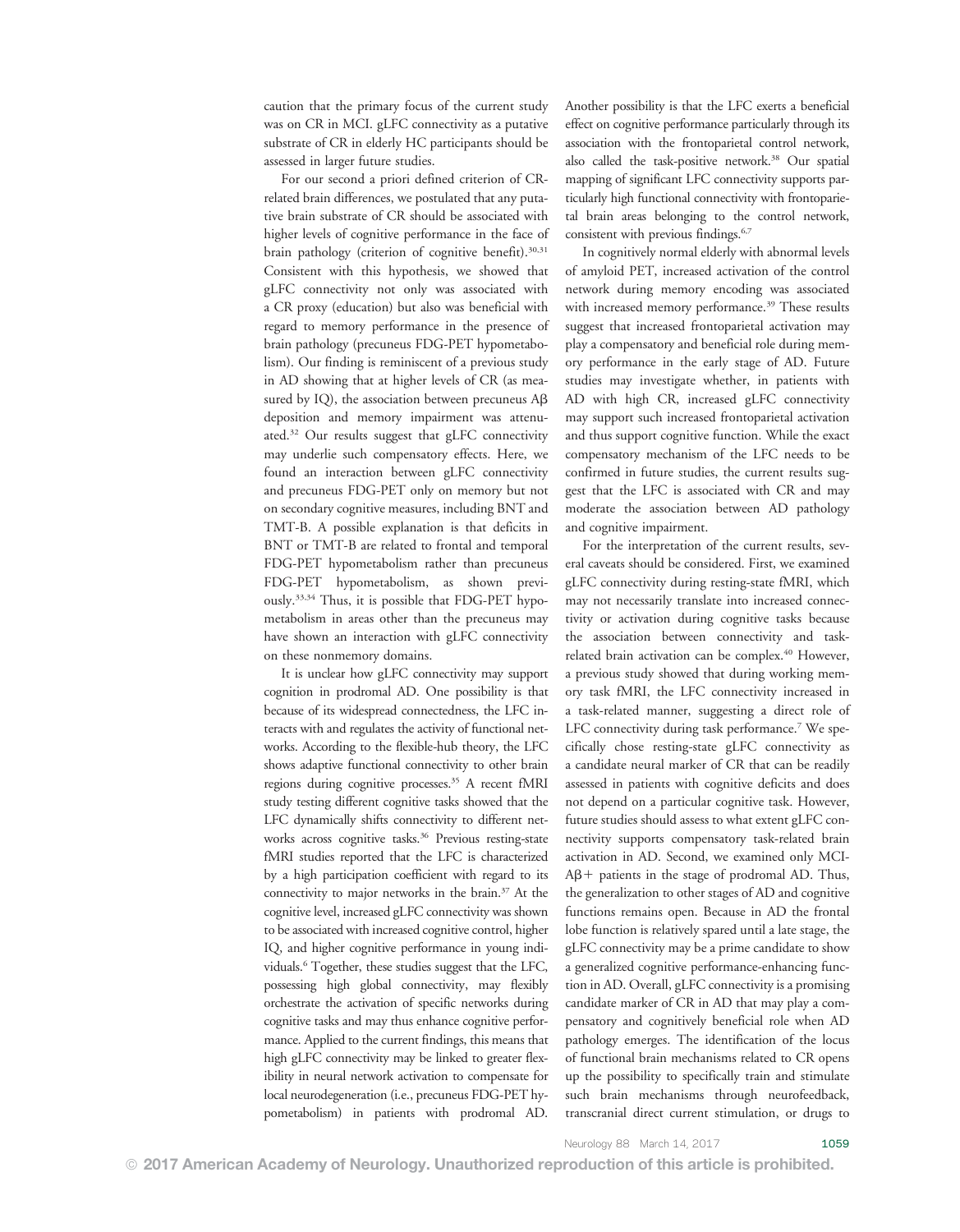enhance compensatory brain mechanisms and to slow down the cognitive decline in AD.

#### AUTHOR CONTRIBUTIONS

N. Franzmeier: study concept and design, statistical analysis, interpretation of the data, drafting the manuscript. M. Duering: interpretation of the data, revising the manuscript. M. Weiner and M. Dichgans: revising the manuscript. M. Ewers: study concept and design, interpretation of the data, drafting the manuscript.

#### STUDY FUNDING

The study was funded by an European Research Council career integration grant (PCIG12-GA-2012-334259 to M.E.), LMUexcellent (to M.E.), and Alzheimer Forschung Initiative (to M. Dichgans and M.E.). Data collection and sharing for this project was funded by the ADNI (NIH grant U01 AG024904) and Department of Defense ADNI (Department of Defense award W81XWH-12-2-0012). ADNI is funded by the National Institute on Aging, by the National Institute of Biomedical Imaging and Bioengineering, and through generous contributions from the following: AbbVie, Alzheimer's Association; Alzheimer's Drug Discovery Foundation; Araclon Biotech; BioClinica, Inc; Biogen; Bristol-Myers Squibb Co; CereSpir, Inc; Eisai Inc; Elan Pharmaceuticals, Inc; Eli Lilly and Co; EuroImmun; F. Hoffmann-La Roche Ltd and its affiliated company Genentech, Inc; Fujirebio; GE Healthcare; IXICO Ltd; Janssen Alzheimer Immunotherapy Research & Development, LLC; Johnson & Johnson Pharmaceutical Research & Development LLC; Lumosity; Lundbeck; Merck & Co, Inc; Meso Scale Diagnostics, LLC; NeuroRx Research; Neurotrack Technologies; Novartis Pharmaceuticals Corp; Pfizer Inc; Piramal Imaging; Servier; Takeda Pharmaceutical Co; and Transition Therapeutics. The Canadian Institutes of Health Research is providing funds to support ADNI clinical sites in Canada. Private sector contributions are facilitated by the Foundation for the National Institutes of Health ([fnih.org\)](http://www.fnih.org). The grantee organization is the Northern California Institute for Research and Education, and the study is coordinated by the Alzheimer's Disease Cooperative Study at the University of California, San Diego. ADNI data are disseminated by the Laboratory for Neuro Imaging at the University of Southern California.

#### **DISCLOSURE**

N. Franzmeier received travel funding from the Alzheimer's Association. M. Düring received travel expenses for lectures from the United Leukodystrophy Foundation, the European Stroke Conference, and Kenes International. He receives research support from the German Center for Neurodegenerative Diseases. M. Weiner reports grants from General Electric, grants from NIH/National Institute of Mental Health/National Institute on Aging, grants from the Department of Defense, grants from the California Department of Public Health, grants from The Drew Foundation, grants from Rosenberg Alzheimer's Project, personal fees from Synarc, personal fees from Pfizer, personal fees from Janssen, personal fees from Merck, personal fees from Eli Lilly, personal fees from Alzheimer's Drug Discovery Foundation, personal fees from Neurotrope Bioscience, personal fees from Alzheon, Inc, personal fees from Avid Radiopharmaceuticals, personal fees from Clearview Healthcare Partners, personal fees from Bioclinica, personal fees from Araclon, personal fees from Genentech, outside the submitted work, and he is employed by the University of California San Francisco and the Veterans Administration Medical Center. M. Dichgans receives research support from the German Research Foundation, German Federal Ministry of Education and Research, the European Union (EU FP6 and FP7), Vascular Dementia Research Foundation, Corona Foundation, and Jackstädt Foundation. He received travel expenses and honoraria for lectures from Bayer Vital, Boehringer Ingelheim Pharma, Heel, Bristol-Meyer Squibb, Lundeck, Sanofi-Aventis, Ever Pharma, and Shire, as well as for educational activities not funded by industry; received honoraria for articles for Thieme, UpToDate, and Kohlhammer; serves as an editor for Stroke, the International Journal of Stroke, and the Journal of Neurochemistry and as an editorial board member of Cerebrovascular Diseases; and serves as a consultant for Bayer Vital, Boehringer Ingelheim, Bristol-Meyer Squibb, Ever Pharma, and Heel. M. Ewers received funding from LMUexcellent, European Research Council, and the Alzheimer Forschung Initiative, and honoraria from the Deutsche Gesellschaft für Neurologie. Go to [Neurology.org](http://neurology.org/lookup/doi/.1212/WNL.0000000000003711) for full disclosures.

Received May 19, 2016. Accepted in final form December 20, 2016.

#### **REFERENCES**

- 1. Stern Y. Cognitive reserve and Alzheimer disease. Alzheimer Dis Assoc Disord 2006;20:S69–S74.
- 2. Ewers M, Insel PS, Stern Y, Weiner MW, Alzheimer's Disease Neuroimaging I: cognitive reserve associated with FDG-PET in preclinical Alzheimer disease. Neurology 2013;80:1194–1201.
- 3. Morbelli S, Perneczky R, Drzezga A, et al. Metabolic networks underlying cognitive reserve in prodromal Alzheimer disease: a European Alzheimer disease consortium project. J Nucl Med 2013;54:894–902.
- 4. Scarmeas N, Zarahn E, Anderson KE, et al. Association of life activities with cerebral blood flow in Alzheimer disease: implications for the cognitive reserve hypothesis. Arch Neurol 2003;60:359–365.
- 5. Boots EA, Schultz SA, Almeida RP, et al. Occupational complexity and cognitive reserve in a middle-aged cohort at risk for Alzheimer's disease. Arch Clin Neuropsychol 2015;30:634–642.
- 6. Cole MW, Yarkoni T, Repovs G, Anticevic A, Braver TS. Global connectivity of prefrontal cortex predicts cognitive control and intelligence. J Neurosci 2012;32:8988–8999.
- 7. Cole MW, Reynolds JR, Power JD, Repovs G, Anticevic A, Braver TS. Multi-task connectivity reveals flexible hubs for adaptive task control. Nat Neurosci 2013;16: 1348–1355.
- 8. Scarmeas N, Zarahn E, Anderson KE, et al. Cognitive reserve-mediated modulation of positron emission tomographic activations during memory tasks in Alzheimer disease. Arch Neurol 2004;61:73–78.
- 9. Bosch B, Bartres-Faz D, Rami L, et al. Cognitive reserve modulates task-induced activations and deactivations in healthy elders, amnestic mild cognitive impairment and mild Alzheimer's disease. Cortex 2010;46:451–461.
- 10. Solé-Padullés C, Bartrés-Faz D, Junqué C, et al. Brain structure and function related to cognitive reserve variables in normal aging, mild cognitive impairment and Alzheimer's disease. Neurobiol Aging 2009;30:1114–1124.
- 11. Stern Y, Habeck C, Moeller J, et al. Brain networks associated with cognitive reserve in healthy young and old adults. Cereb Cortex 2005;15:394–402.
- 12. Stern Y, Zarahn E, Habeck C, et al. A common neural network for cognitive reserve in verbal and object working memory in young but not old. Cereb Cortex 2008;18: 959–967.
- 13. Boccia M, Acierno M, Piccardi L. Neuroanatomy of Alzheimer's disease and late-life depression: a coordinatebased meta-analysis of MRI studies. J Alzheimers Dis 2015;46:963–970.
- 14. Morbelli S, Nobili F. Cognitive reserve and clinical expression of Alzheimer's disease: evidence and implications for brain PET imaging. Am J Nucl Med Mol Imaging 2014;4: 239–247.
- 15. Petersen RC. Mild cognitive impairment as a diagnostic entity. J Intern Med 2004;256:183–194.
- 16. Landau SM, Breault C, Joshi AD, et al. Amyloid-beta imaging with Pittsburgh compound B and florbetapir: comparing radiotracers and quantification methods. J Nucl Med 2013; 54:70–77.